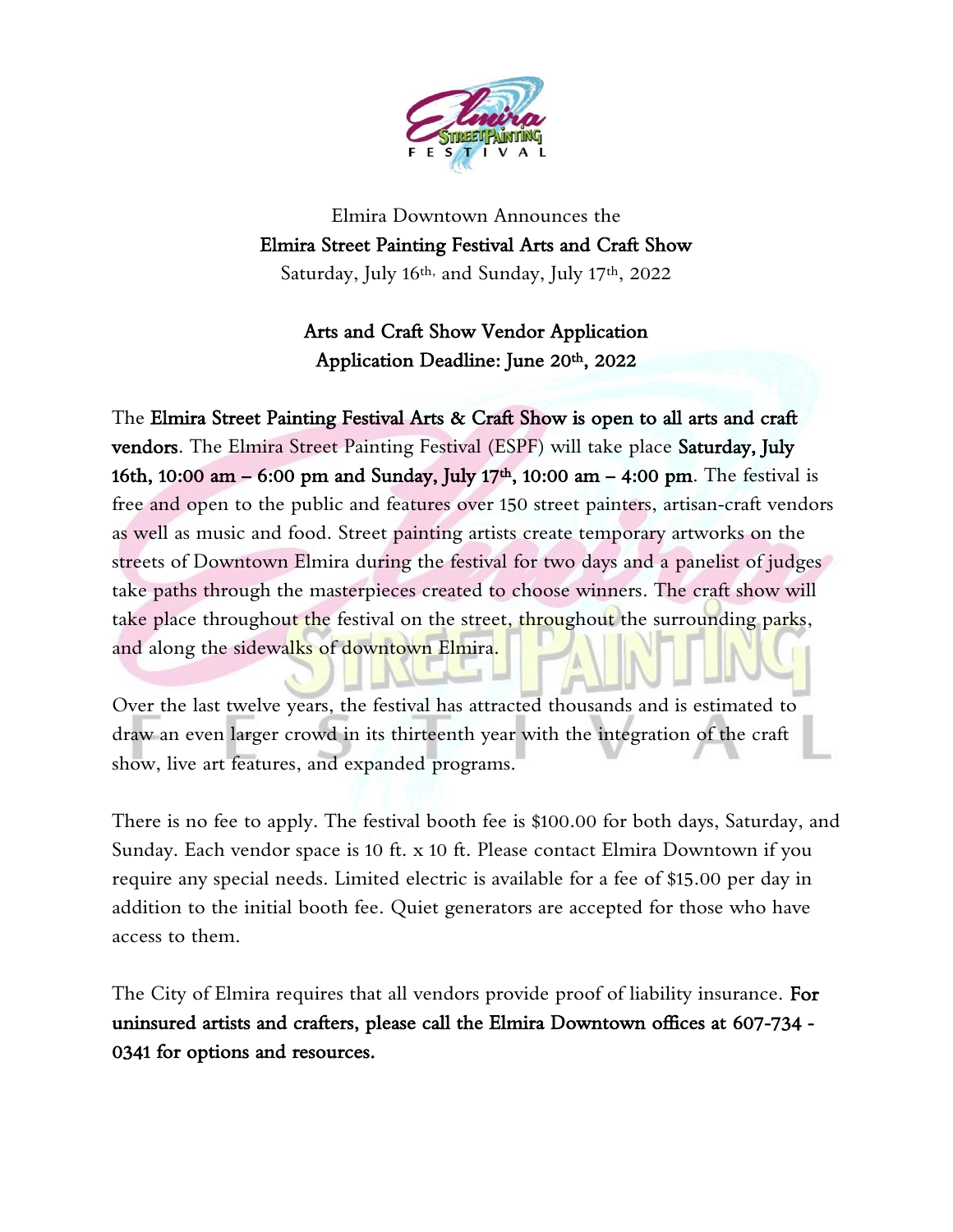Liability Insurance - The vendor will provide the ESPF Committee and the City of Elmira with a general liability insurance certificate evidencing coverage of \$1,000,000 per occurrence and \$2,000,000 aggregate. All insurance certificates will include the wording: The City of Elmira, its officers, and employees are named as additional insureds on a primary basis.

#### OFFICIAL LANGUAGE:

The City of Elmira, its officers, and employees, and Elmira Downtown Development Additional Insureds with respect to the insured's General Liability coverage with regards to the insured's participation in the Elmira Street Painting 2022.

City of Elmira 317 East Church Street Elmira, NY 14901

Questions regarding this wording should be directed to the City of Elmira Law Department at 607-737-5674.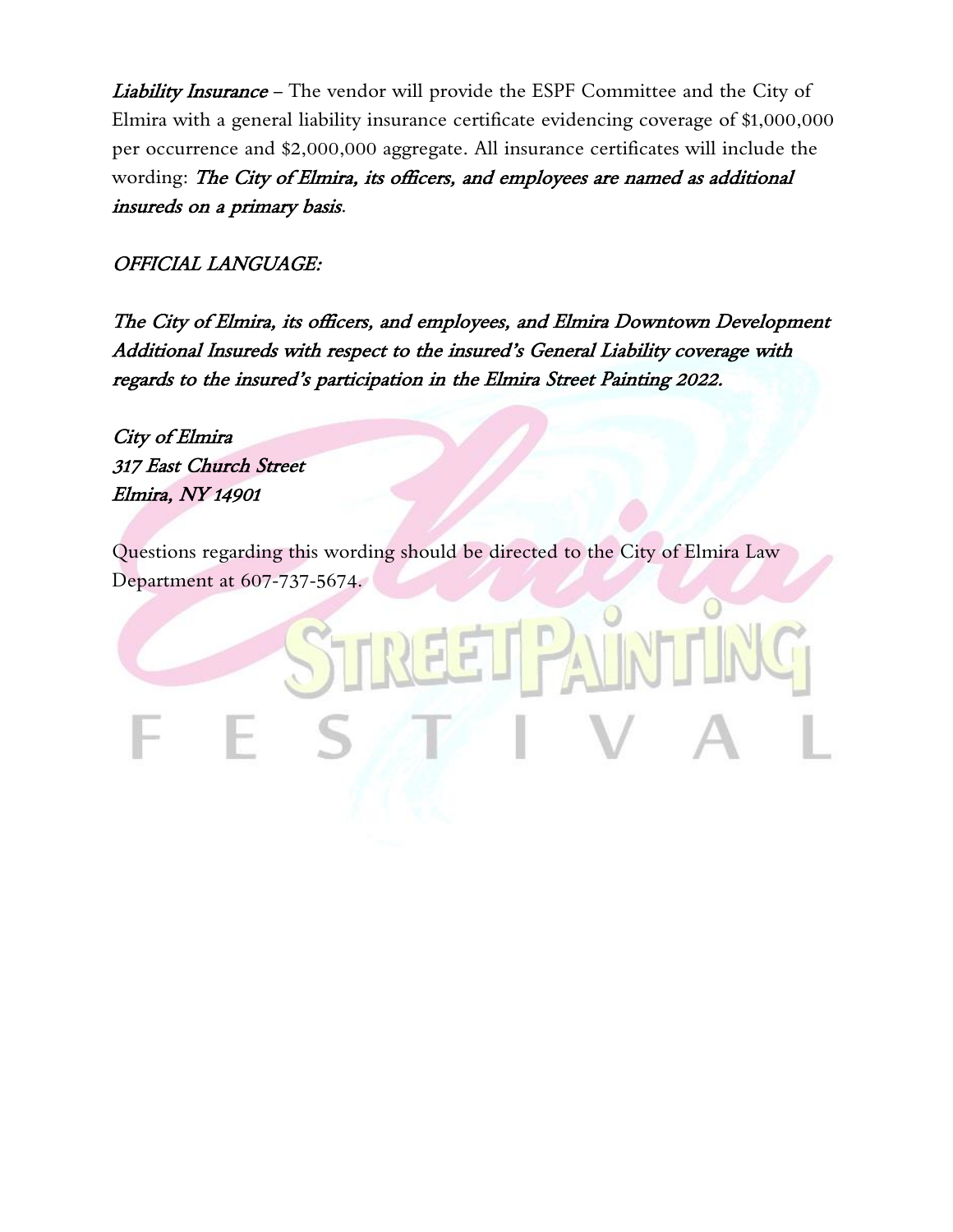Submit your application now…

Applications must include:

1. Completed Application Form

2. Three Images: Maybe color slides, printed images, jpg (on CD), or website address representing the work you will have at the show.

3. Price List or price range of work to be in the show.

4. \$100.00 booth fee check made payable to "Elmira Downtown Development." (The booth fee check will remain un-cashed pending your acceptance to the show).

5. Proof of insurance.

6. Optional: Self Addressed Stamped Envelope (for return of application images, if desired).

For more information, please contact Elmira Downtown, at info@elmiradowntown.com or 607-734-0341.

Applications, proof of insurance, and fees must be *received by June 20th*. Vendors will be notified by June 27<sup>th</sup> of approval and where their spot will be. Vendors WILL NOT be allowed to set up without prior payment and proof of insurance.

Email Scanned Application to: dlopenzo@elmiradowntown.com Mail completed applications to:

Elmira Street Painting Festival c/o Elmira Downtown 400 East Church Street Elmira, New York 14901

#### ESPF Craft Show Release & Acknowledgment

GENERAL RELEASE & ACKNOWLEDGEMENT: The undersigned acknowledges and hereby and forever discharges, releases, and holds harmless the Elmira Street Painting Festival, Inc., its committee, sponsors, the City of Elmira, and their agents of and from any loss or damage to my person or property while in possession of or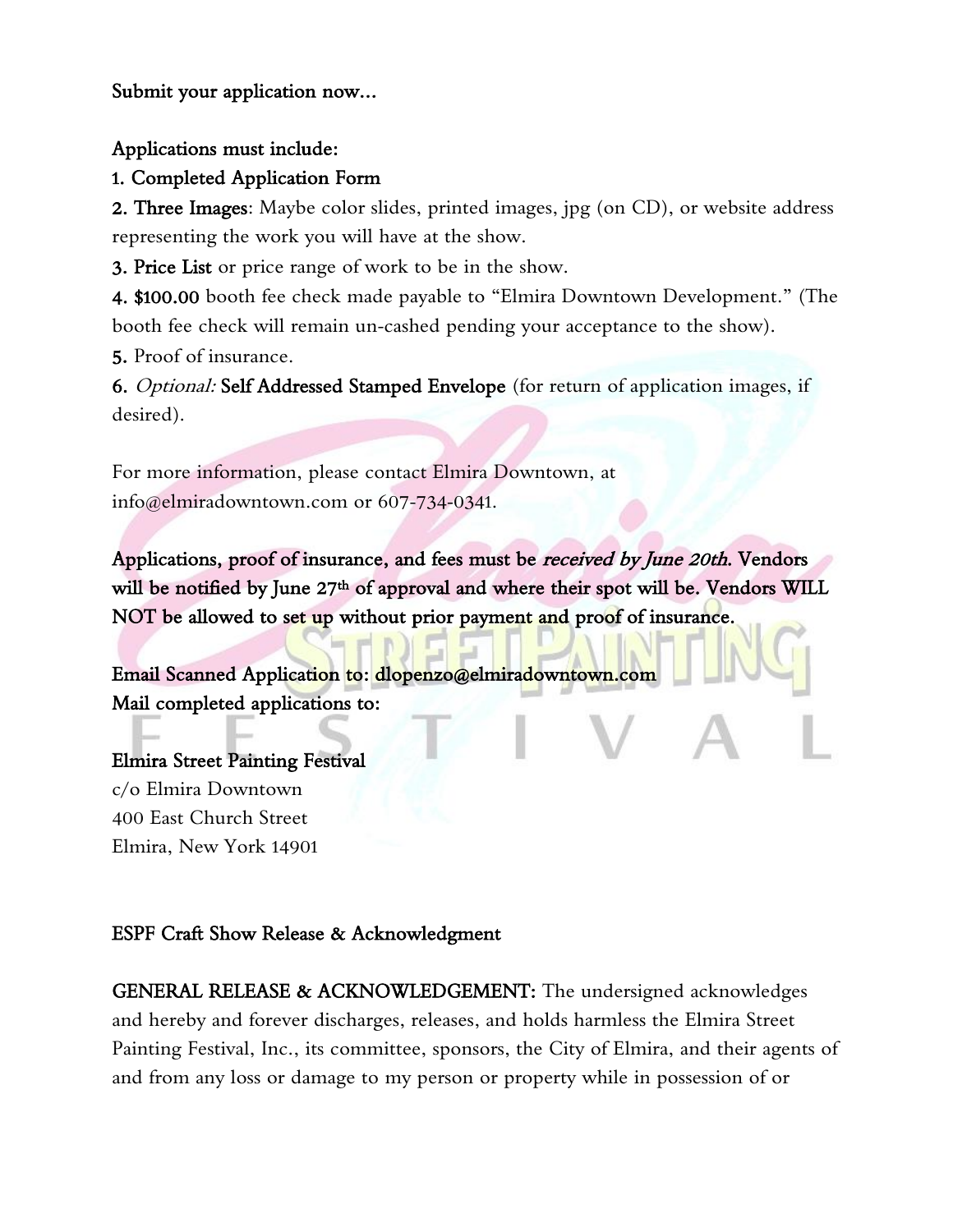under the supervision of the Elmira Street Painting Festival and its sponsors. I hereby consent to the enforcement of all rules and instructions of the Elmira Street Painting Festival. By signing below, the applicant hereby certifies that he/she has read and accepted the conditions as set above. The applicant also certifies that all information provided is true and correct. A signature also represents a commitment to participate

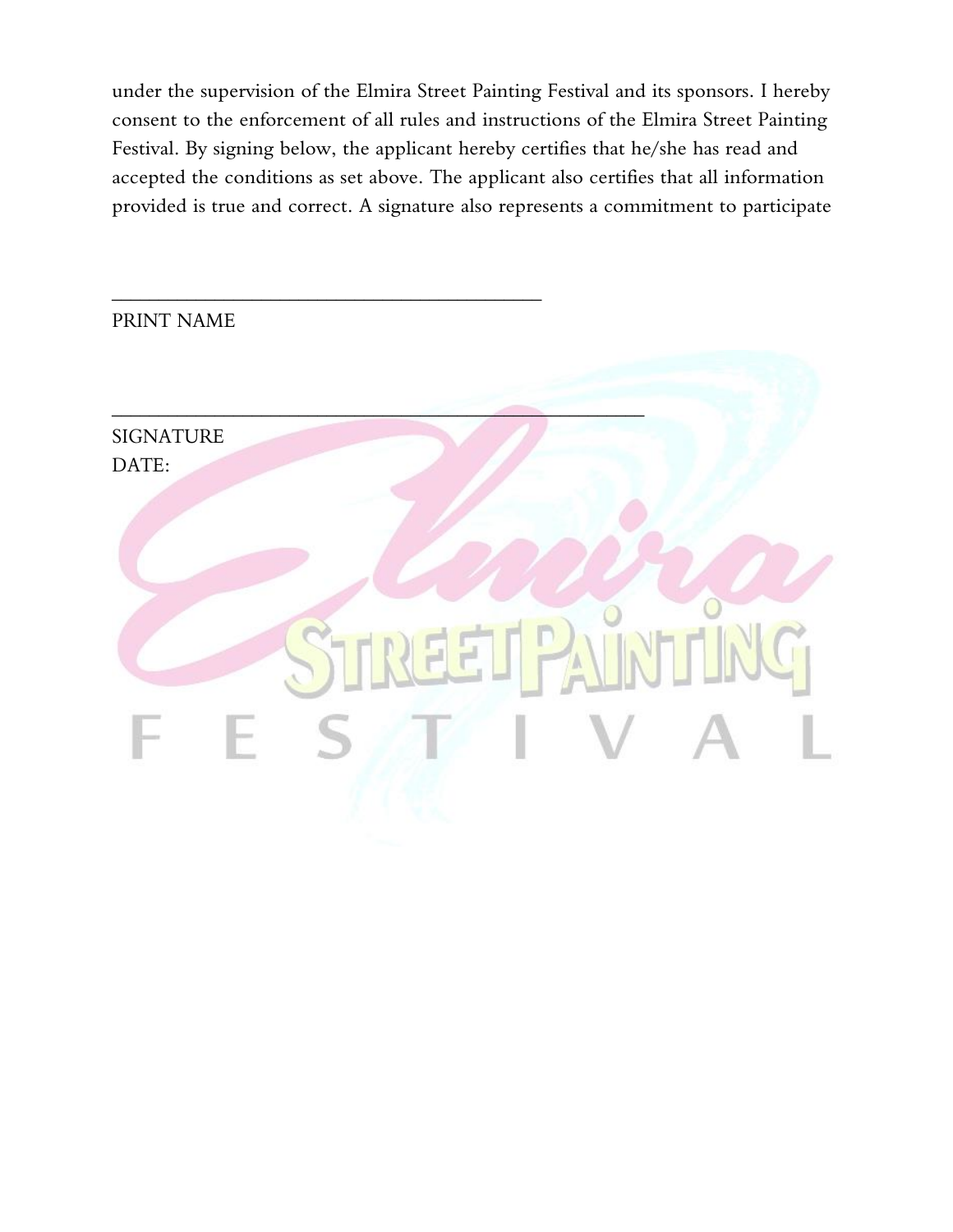# 2022 Elmira Street Painting Festival Arts and Craft Show Vendor Application Application Deadline: Friday, June 20th, 2022

| <b>Business Name:</b>                 |  |
|---------------------------------------|--|
| Name:                                 |  |
| Address:                              |  |
| City/State/Zip:                       |  |
| E-mail Address:                       |  |
| <b>Evening</b><br>Phone: Day<br>Cell_ |  |
| Product/Art/craft:                    |  |
|                                       |  |

#### Application Check List:

Completed Application

Three Images or Website Address

\$100.00 booth fee check made payable to "Elmira Downtown Development"

Proof of Insurance